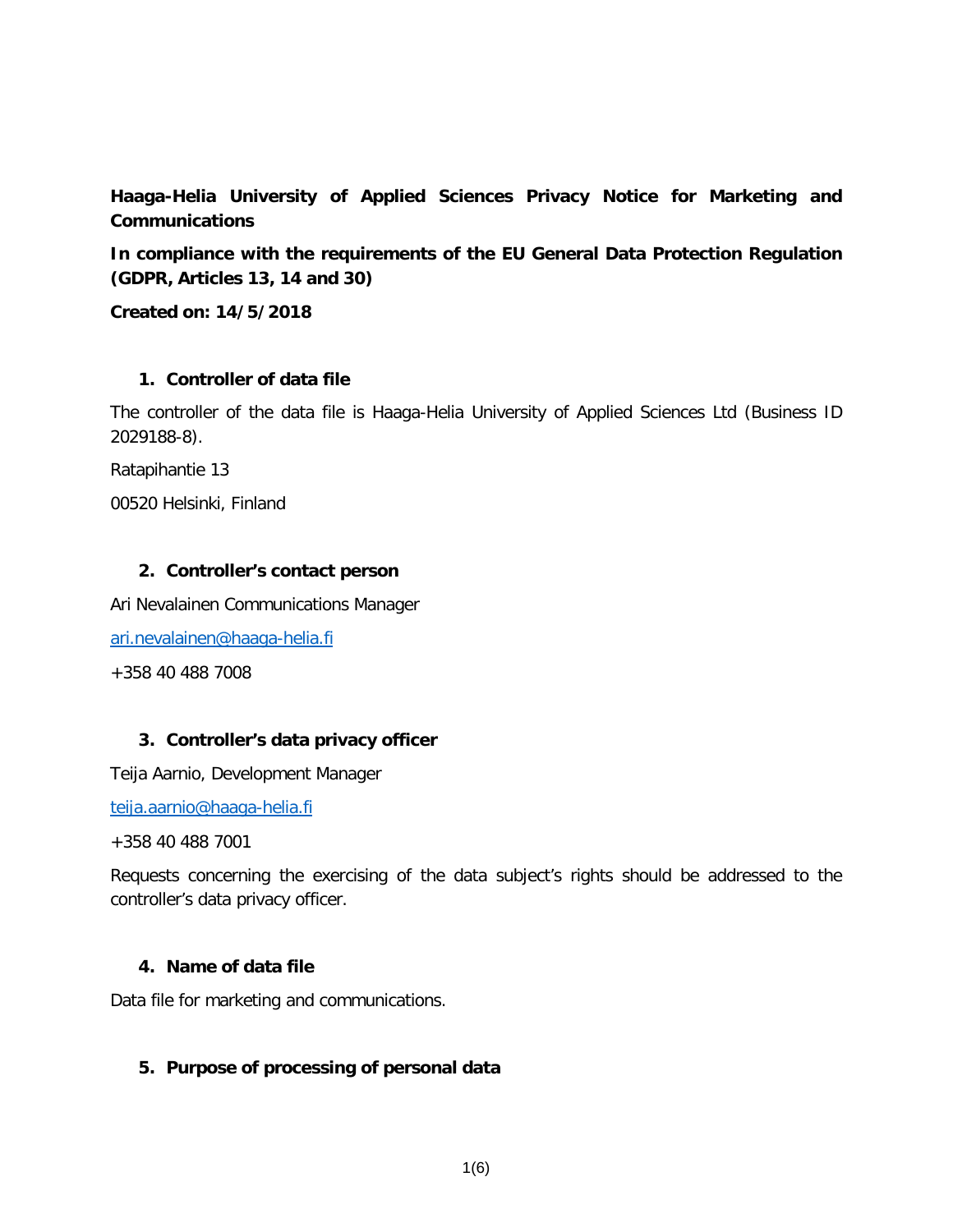The controller processes personal details in as much as they are needed for communicating on and marketing educational programmes, events and similar functions to various target groups. Within this scope, personal data are processed for the purposes of planning, carrying out and developing communications and marketing, as well as for direct marketing and electronic direct marketing.

The controller processes the data in house, as well as subcontracting parties to process the data on the controller's behalf.

# **6. Lawfulness of processing of personal data**

## **6.1. The lawfulness of processing personal data is based on the following principles of the EU General Data Protection Regulation:**

- a) Processing is necessary for the purposes of the legitimate interests pursued by the controller or by a third party (GDPR Art. 6 (1)f);
- b) The data subject has given consent to the processing of his or her personal data for one or more specific purposes (GDPR Art. 6 (1)a).

The aforementioned legitimate interests of the controller may exist, for example, when there is a meaningful and appropriate relationship between the data subject and the controller in connection to the purpose of use of the data file, as long as the processing is done for purposes which the data subject can reasonably be assumed to have expected at the time of, and in conjunction with, the data being collected.

### **7. Content of data file and personal data categories processed**

### **7.1. Personal data categories**

- a) Students
- b) Potential applicants who have given their consent
- c) Partners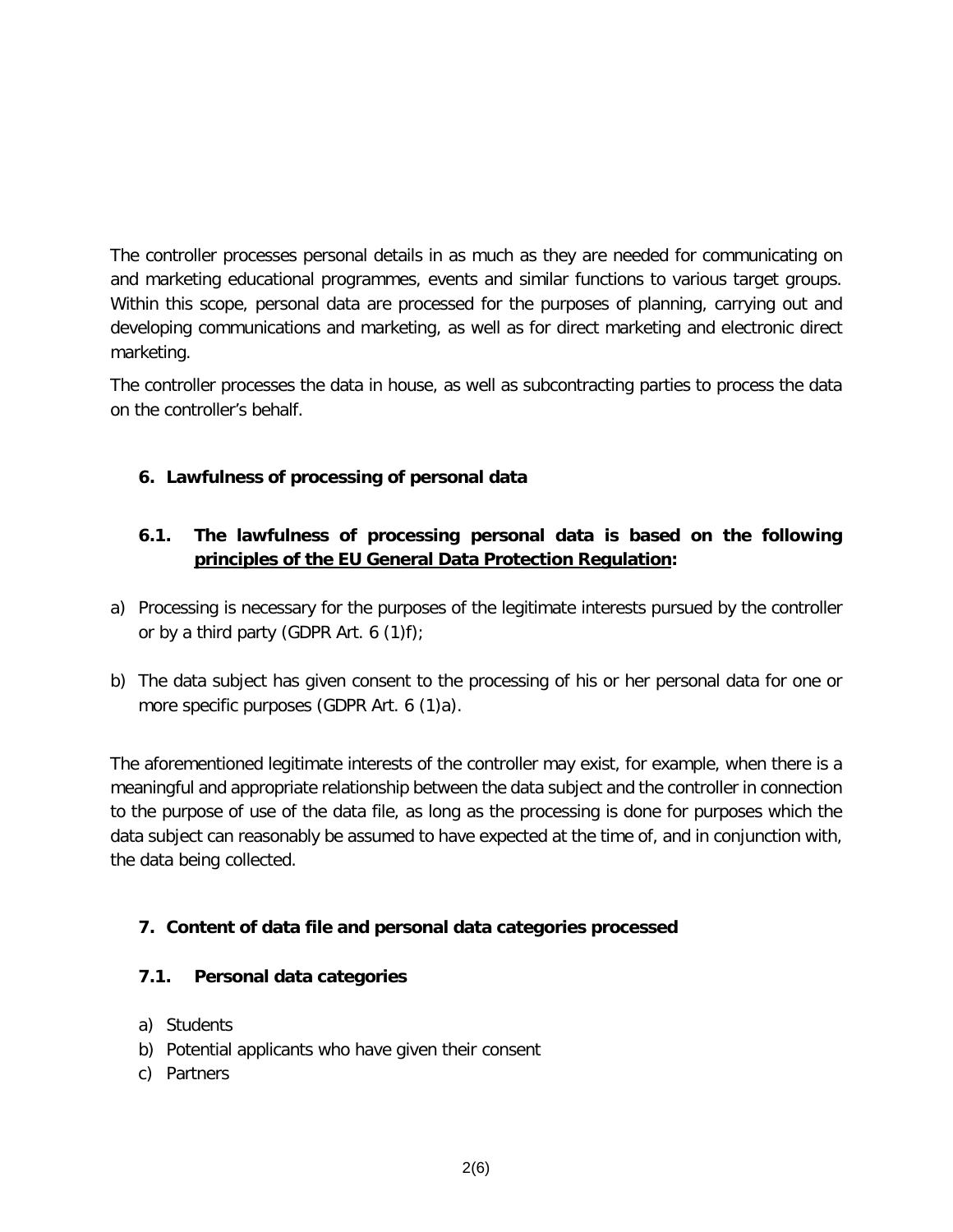- d) Secondary education student counsellors
- e) Personnel details
- f) Journalists and bloggers

# **7.2. For each data category, the data file contains the following personal data, considered legitimate (the list is not exhaustive, and not all of the data listed is necessarily present for every data subject):**

Personal identifiers and contact details are stored for all the aforementioned categories.

## **8. Regular data sources and personal data generated as part of controller's operations**

Personal data are primarily collected from the data subjects themselves. Additionally, the controller collects personal data generated through the controller's operations (e.g. alumni and commercial operations).

Data in the data file are also collected from contractual partners and from other sources in the public domain, within the bounds of the law.

### **9. Period of storage of personal data**

The data subject's personal data are stored for as long as and within the scope that is necessary for the purposes of direct marketing, communications and information provision. Personal data are erased from the data file if the data subject opts out of direct marketing.

The controller of the data file regularly evaluates the need for storing data in accordance with its internal practices.

### **10. Regular disclosures of personal data**

Personal data from the file may be disclosed to contractual business partners of the controller, and to other similar parties that have a legitimate connection with the controller's operations.

### **11.Transfers and disclosures of data to outside of the EU or EEA**

Data from the data file are not habitually transferred to outside the EU or EEA, nor processed outside the EU or EEA, unless this is necessary for the technical implementation of the processing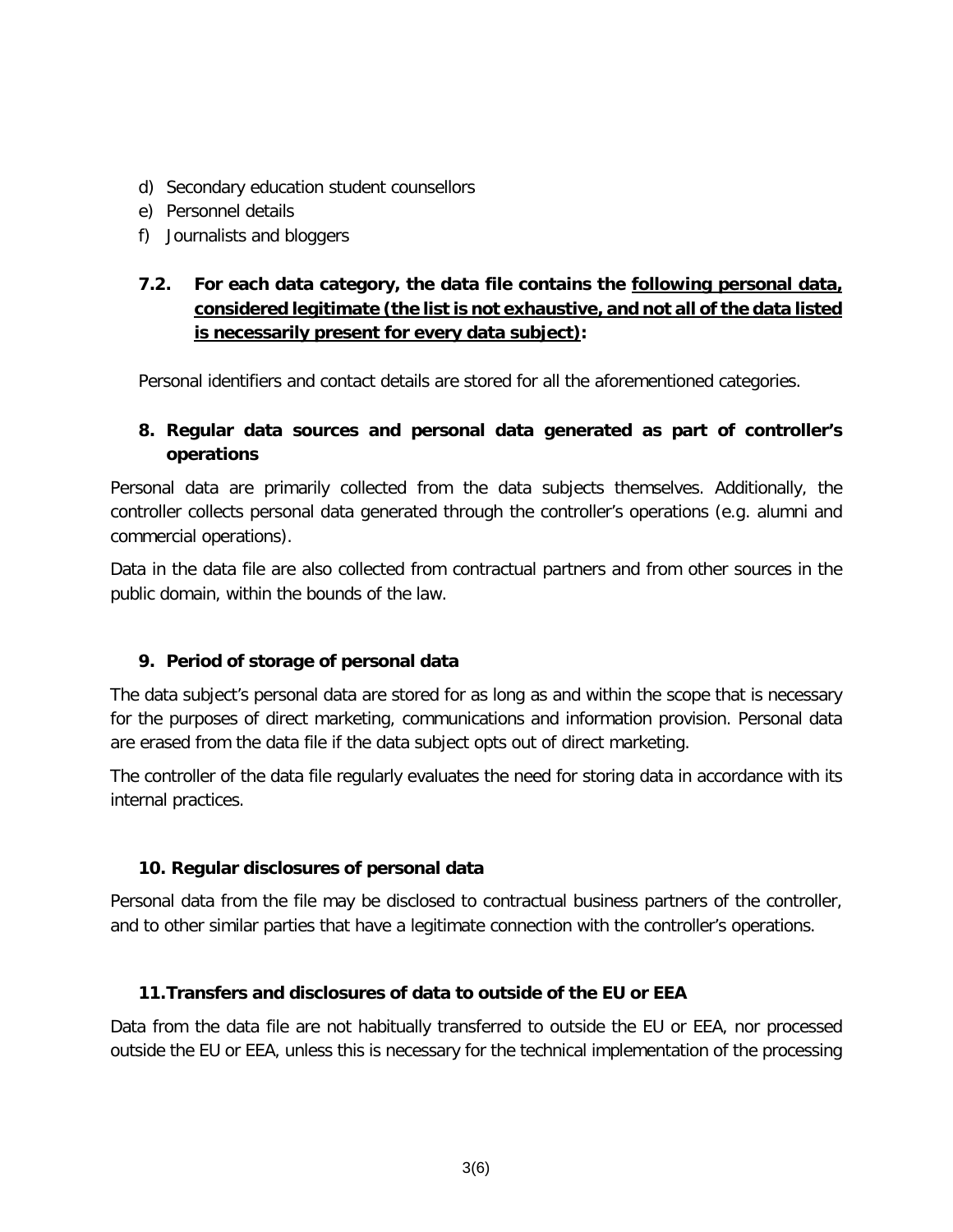(for example if the technical maintenance of systems is located outside the EU or EEA), or in order to manage international functions related to the purpose of use of the data file.

In transferring personal data, the controller complies with the standard contractual clauses approved by the European Commission in relation to the transfer of personal data to third-party countries, or alternatively implements other appropriate safeguards, or alternatively ensures that the third-party country can guarantee a sufficient level of data protection.

## **12.Data security principles**

Access to databases and systems and use of the data file are only available to such employees of the controller or of subcontractors working on the controller's behalf, whose work duties entitle them to handle the data contained in the data file. Every user of the data file has an individual username and password for the systems.

Materials containing personal data are stored in locked facilities that may only be accessed by specifically appointed persons whose work duties entitle them to do so.

The database containing personal data is stored on a server which is placed in a locked facility that may only be accessed by specifically appointed persons whose work duties entitle them to do so. The server is protected by an appropriate firewall and technical security systems.

# **13.Rights of the data subject**

The data subject has the following rights in accordance with the EU General Data Protection Regulation:

- 1) The right to obtain from the controller confirmation as to whether or not personal data concerning him or her are being processed, and, where that is the case, access to the personal data and the following information:
	- i) the purposes of the processing;
	- ii) the categories of personal data concerned;
	- iii) the recipients or categories of recipient to whom the personal data have been or will be disclosed, in particular recipients in third countries or international organisations;
	- iv) where possible, the envisaged period for which the personal data will be stored, or, if not possible, the criteria used to determine that period;
	- v) the existence of the right to request from the controller rectification or erasure of personal data or restriction of processing of personal data concerning the data subject or to object to such processing;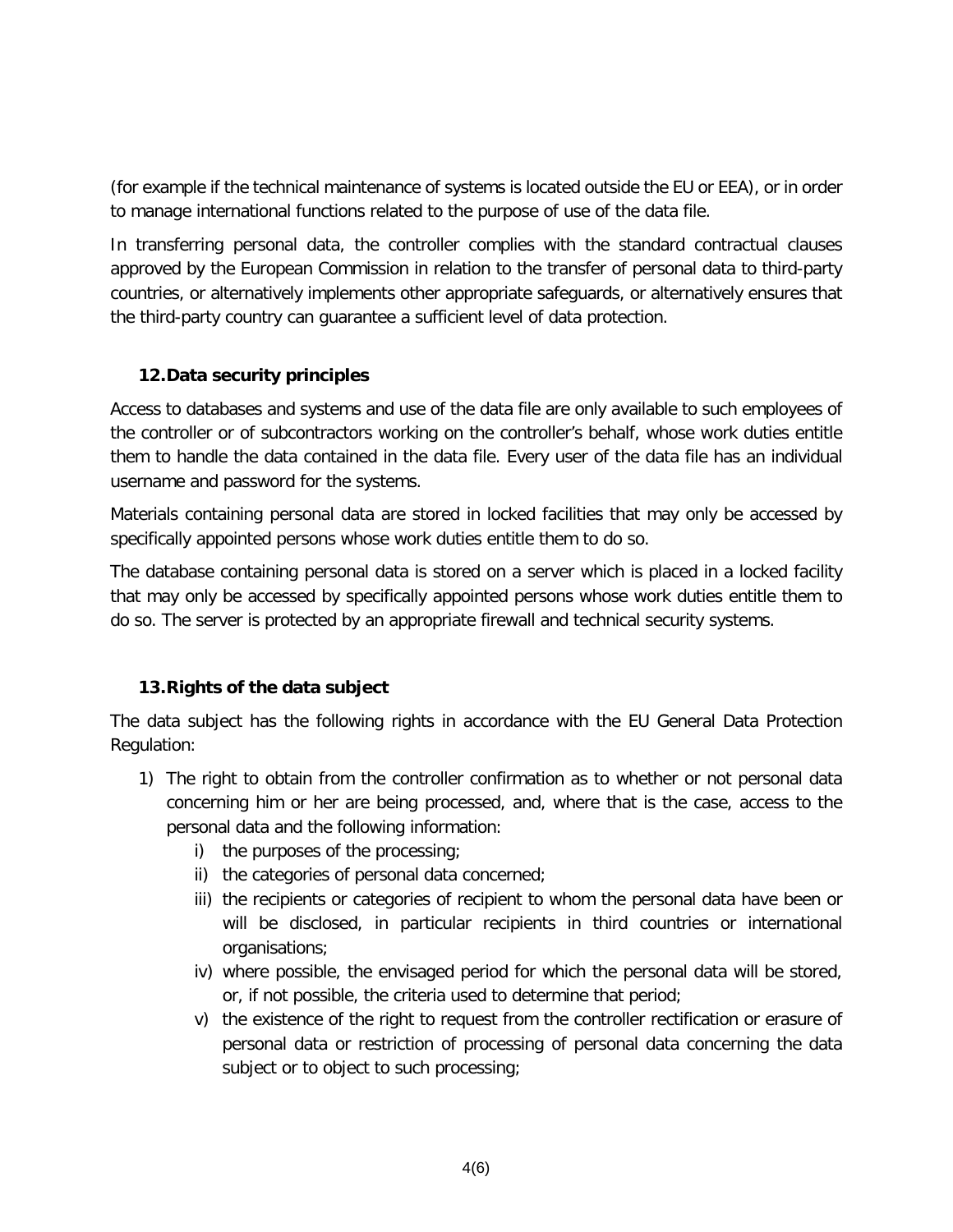- vi) the right to lodge a complaint with a supervisory authority;
- vii) where the personal data are not collected from the data subject, any available information as to their source; and
- viii) the existence of automated decision-making, including profiling, and meaningful information about the logic involved, as well as the significance and the envisaged consequences of such processing for the data subject. (GDPR Art. 15)

Additionally, the data subject has the following rights:

- 1) The right to withdraw his or her consent at any time. The withdrawal of consent shall not affect the lawfulness of processing based on consent before its withdrawal. (GDPR Art. 7)
- 2) The right to obtain from the controller without undue delay the rectification of inaccurate personal data concerning him or her, as well as the right to have incomplete personal data completed, including by means of providing a supplementary statement. (GDPR Art. 16)
- 3) The right to obtain from the controller the erasure of personal data concerning him or her without undue delay, where one of the following grounds applies:
	- i) the personal data are no longer necessary in relation to the purposes for which they were collected or otherwise processed;
	- ii) the data subject withdraws consent on which the processing is based, and there is no other legal ground for the processing;
	- iii) the data subject objects to the processing on grounds relating to his or her particular situation, and there are no overriding legitimate grounds for the processing, or the data subject objects to the processing for direct marketing purposes;
	- iv) the personal data have been unlawfully processed;
	- v) the personal data have to be erased for compliance with a legal obligation in Union or Member State law to which the controller is subject. (GDPR Art. 17)
- 4) The right to obtain from the controller restriction of processing, where one of the following applies:
	- i) the accuracy of the personal data is contested by the data subject, for a period enabling the controller to verify the accuracy of the personal data;
	- ii) the processing is unlawful and the data subject opposes the erasure of the personal data and requests the restriction of their use instead;